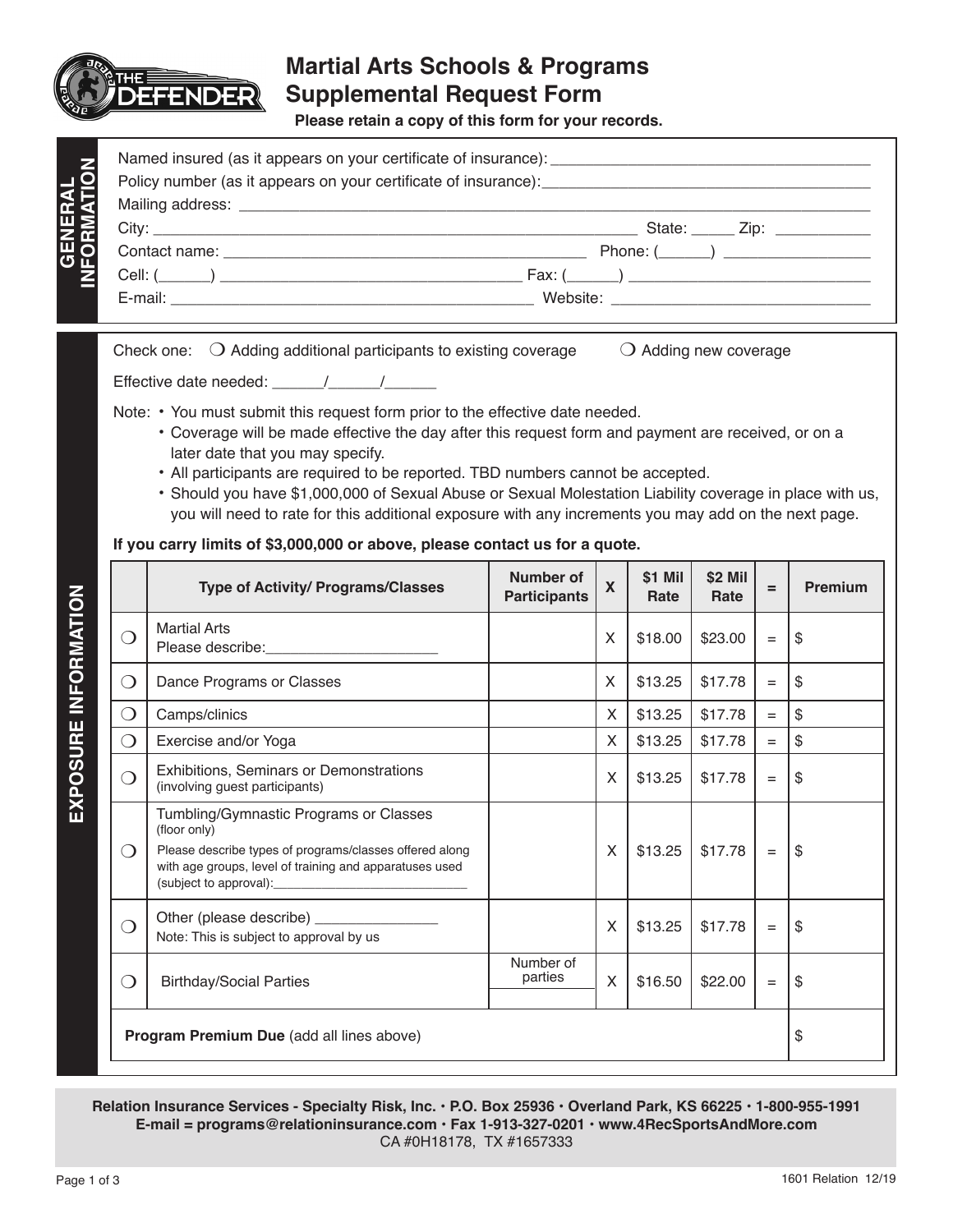## **Sexual Abuse or Sexual Molestation Liability** (optional coverage) **Check one:**

- $\bigcirc$  I currently have Sexual Abuse or Sexual Molestation Liability Coverage in place and need to add the additional participants/parties reported on the prior page to my coverage.
- $\bigcirc$  I would like to add this coverage to my policy.
	- **\* Note:** If you would like to add this coverage to your policy mid-term, please contact us for additional information on the proper form to complete for review and approval.

|                                                                                         | <b>Activity Type</b>                                                                                                                                                                   | Rate<br>(per participant) | X | Total # of<br><b>Participants</b><br>(see prior page) | $=$ | <b>Premium</b> |
|-----------------------------------------------------------------------------------------|----------------------------------------------------------------------------------------------------------------------------------------------------------------------------------------|---------------------------|---|-------------------------------------------------------|-----|----------------|
| ∩                                                                                       | <b>Martial Arts</b>                                                                                                                                                                    | \$2.00                    | X |                                                       | $=$ | \$             |
| $\left( \right)$                                                                        | Non-registered Member Activity(s)<br>$\cdot$ Dance<br>• Camp/Clinic<br>• Exercise and/or Yoga<br>• Exhibitions, Seminars or Demonstrations<br>• Tumbling (floor only)<br>$\cdot$ Other | \$1.81                    | X |                                                       | $=$ | \$             |
| $\left(\right)$                                                                         | <b>Birthday or Social Party</b>                                                                                                                                                        | \$2.20<br>per party       | X | # of parties                                          | $=$ | -\$            |
| <b>TOTAL Sexual Abuse or Sexual Molestation Liability Premium (add all lines above)</b> |                                                                                                                                                                                        |                           |   |                                                       |     | \$             |

|                       | Program Premium                                      |  |
|-----------------------|------------------------------------------------------|--|
| <b>PAYMENT</b><br>DUE | Sexual Abuse or Sexual Molestation Liability Premium |  |
|                       | Total Premium Due (add lines above)                  |  |

**Complete this section if you require additional certificates listing a facility, property owner or similar third-party as an additional insured on your policy. Provide a separate request for each additional certificate needed.** 

- **1. When is this certificate needed? :** \_\_\_\_\_\_\_ / \_\_\_\_\_\_\_ / \_\_\_\_\_\_\_
- 2. What is the additional insured's relationship to you?  $\bigcirc$  Owner/manager/lessor of premises (facility or venue)  $\bigcirc$  Sponsor  $\bigcirc$  Co-promoter  $\bigcirc$  Lessor of equipment/contents (liability)  $\bigcirc$  Loss Payee (equipment/contents)
	- $\bigcirc$  Other (please identify/explain):  $\bigcirc$

NOTE: The certificate holder will automatically be an additional insured for an Owner/manager/lessor, Sponsor or Co-Promoter relationship

3. Certificate holder/additional insured name: \_\_\_\_\_\_\_\_\_\_\_\_\_\_\_\_\_\_\_\_\_\_\_\_\_\_\_\_\_\_\_\_\_ Mailing address: **with a strategies of the strategies of the strategies of the strategies** of the strategies of the strategies of the strategies of the strategies of the strategies of the strategies of the strategies of th

City: \_\_\_\_\_\_\_\_\_\_\_\_\_\_\_\_\_\_\_\_\_\_\_\_\_\_\_\_\_\_\_\_\_\_\_\_\_\_\_\_\_\_\_\_\_\_\_\_\_\_\_\_ State: \_\_\_\_\_\_\_\_\_ Zip:\_\_\_\_\_\_\_\_\_\_\_\_\_\_\_\_\_

**CERTIFICATE REQUESTS**

**CERTIFICATE REQUESTS** 

4. Does the certificate holder/additional insured require any special wording or endorsements?  $\bigcirc$  Yes  $\bigcirc$  No If yes, check all that apply:  $\bigcirc$  CG2026  $\bigcirc$  Primary  $\bigcirc$  Waiver of subrogation

 $\bigcirc$  Other (please explain):

| NOTE: If you are not sure, please attach a copy of the insurance requirements/instructions you've received. |  |  |
|-------------------------------------------------------------------------------------------------------------|--|--|
|                                                                                                             |  |  |

## **If applicable:**

| 5. For specific events: | Date(s) of event/activity: $\sqrt{ }$ |              |                         |           |
|-------------------------|---------------------------------------|--------------|-------------------------|-----------|
|                         | Hours of event/activity:              | A.M./P.M. to |                         | A.M./P.M. |
|                         | Type of event/activity:               |              | Name of event/activity: |           |
|                         | Location of event/activity:           |              |                         |           |

**The most common delay in certificate processing is caused by providing partial or incorrect name and/or instructions. Please check your request carefully before submitting.**